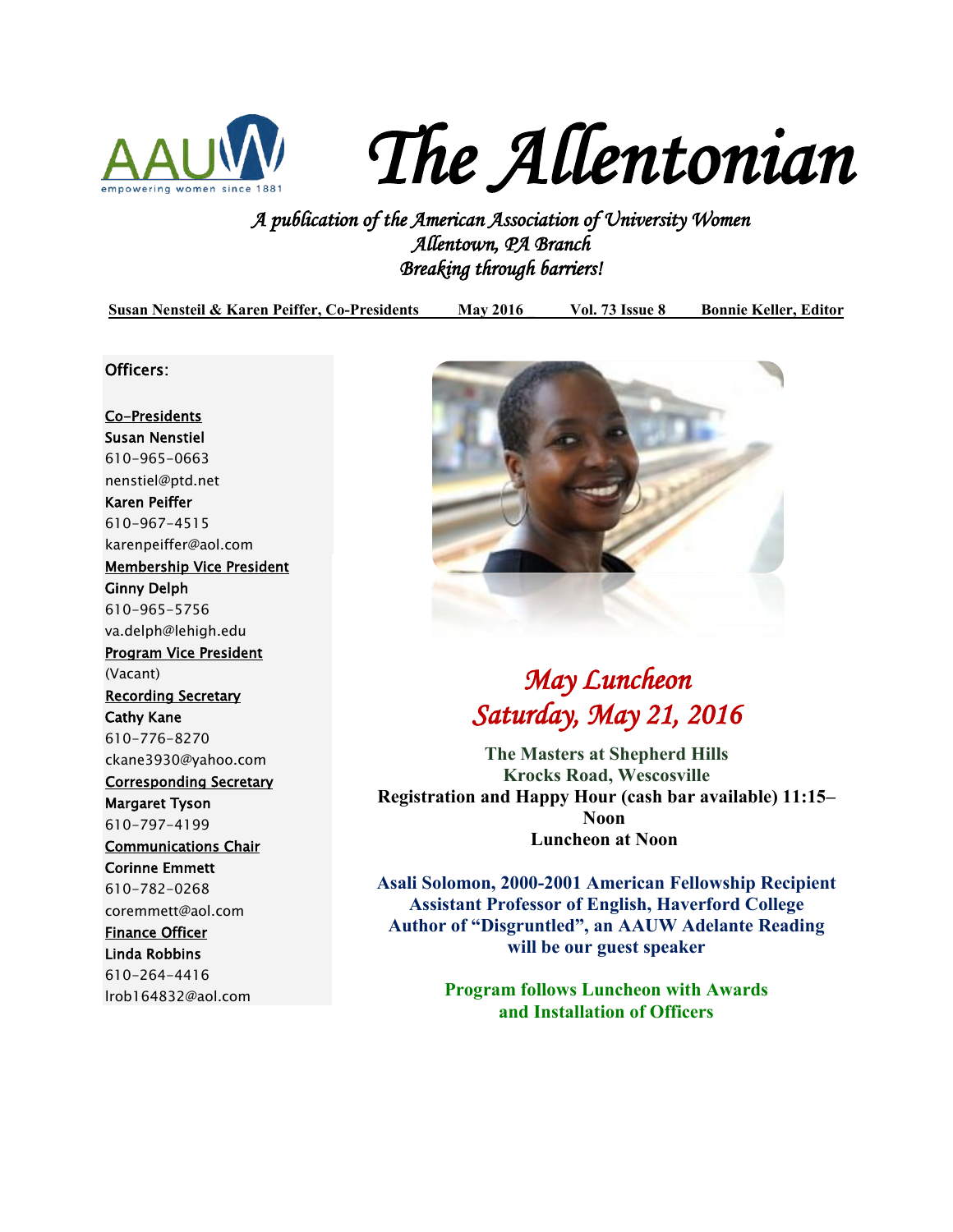### *Menu*

| <b>Tossed Salad</b><br>Choice of: Chicken                                             |                                                                                      | Form: Please check box if you want tomato and/or onion)                                                                                               |                                |                                 |
|---------------------------------------------------------------------------------------|--------------------------------------------------------------------------------------|-------------------------------------------------------------------------------------------------------------------------------------------------------|--------------------------------|---------------------------------|
| Caesar Wrap, Tuna Salad                                                               |                                                                                      | Chicken Caesar Wrap                                                                                                                                   | $\Box$ Tomato                  | Onion                           |
| on Croissant or Roast Beef<br>on Rye<br>(tomato and onion<br>optional)<br>Pasta Salad |                                                                                      | Tuna Salad on Croissant<br>Roast Beef on Rye<br>I have special dietary needs. (Please call Susan<br>Nenstiel (610-965-0663) to discuss menu options.) | $\Box$ Tomato<br>$\Box$ Tomato | Onion<br>$\Box$<br>$\Box$ Onion |
| <b>Strawberry Shortcake</b>                                                           |                                                                                      |                                                                                                                                                       |                                |                                 |
| Coffee, Decaf, Hot<br>Tea and Iced Tea                                                | Name<br><b>Guest Name</b><br>Make checks payable to AAUW Allentown and send to Susan |                                                                                                                                                       |                                |                                 |
| Cost per person: \$20                                                                 | Nenstiel, 2889 Aronimink Place, Macungie, PA 18062.                                  |                                                                                                                                                       |                                |                                 |
|                                                                                       |                                                                                      | <b>DEADLINE FOR RESERVATIONS - SAT., MAY 14, 2016</b>                                                                                                 |                                |                                 |

# *President's Message*

I wish you all could have joined Susan Nenstiel, Cathy Kane, Linda Robbins, and me at the AAUW-PA 87<sup>th</sup> Annual Meeting in Tannersville on April 15, 16, and 17. The theme of the meeting, "Women's Leadership in Action", gave a nod to the newly released research report, *Barriers and Bias: The Status of Women in Leadership*. Catherine Hill, Ph.D., AAUW Vice President for Research and one of the writers of the report, introduced us to the report's substance and the research methodology. The questions and discussion following her presentation conveyed the excitement generated by the subject and the findings.

The *Barriers and Bias* report was stimulating by itself, but the atmosphere had already been charged by speaker Cordy Galligan, AAUW Vice President of Marketing and Business Development. Cordy galvanized us with her energy and humor, advising us on *Marketing Your Branch from A to Z*. Her account, animated by telling examples, of the growing import and impact of the AAUW "brand" was particularly powerful. Our branch leaders will be planning to make effective use of her strategies and suggestions in the coming year.

LAF plaintiff Heather Mason set us afire Saturday evening. Heather and two of her colleagues have been the plaintiffs in an LAF supported Title IX suit against the University of Tennessee that was settled in favor of the plaintiffs in January. As an Athletic Director and a Strength and Conditioning Trainer, Heather is especially skilled at motivational speaking. Not only did she talk to us about her work and about the details of the well-publicized lawsuit, but she also made us understand what it feels like to be a plaintiff in a case like this one. *Strength in Numbers*, the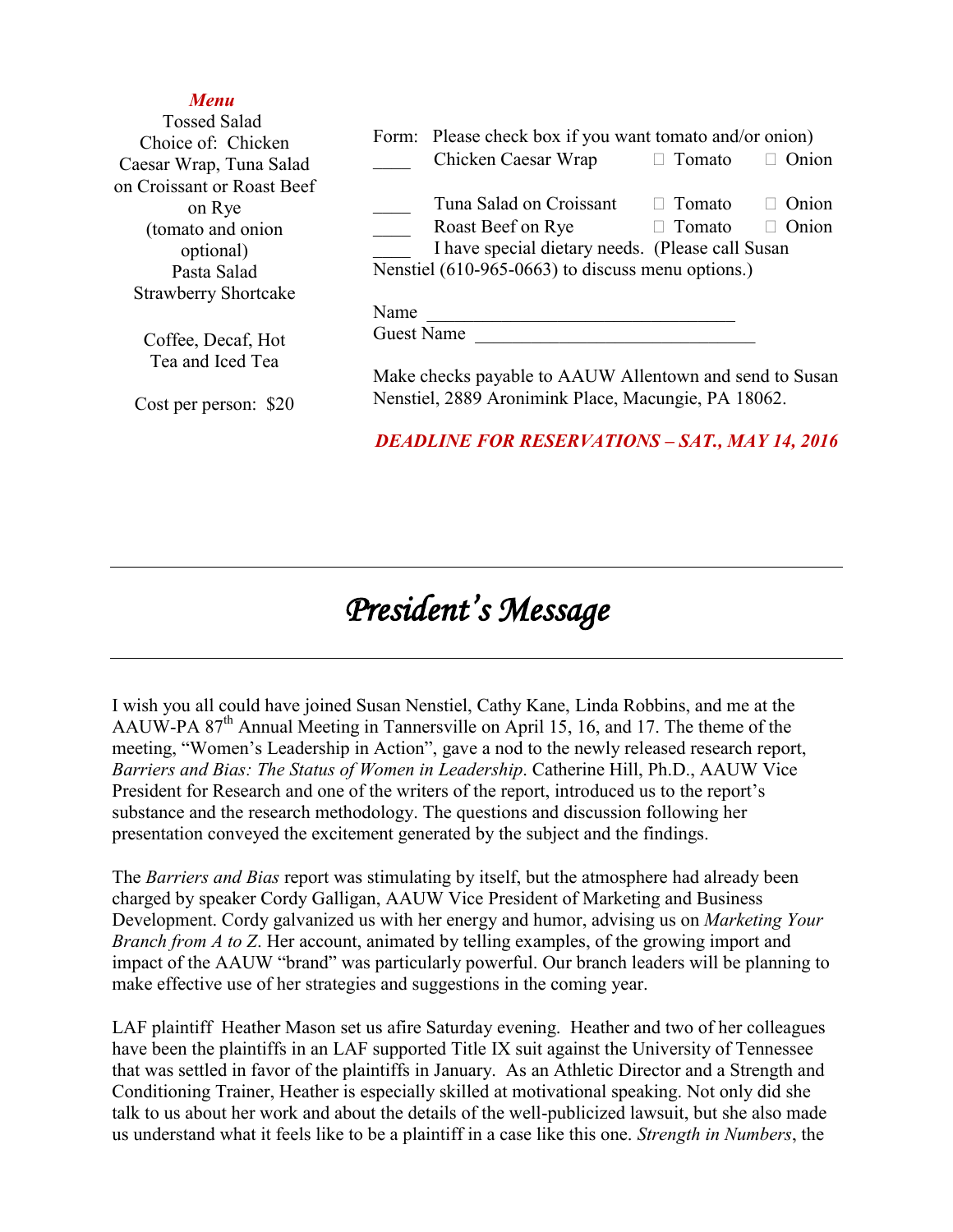title of her speech, refers to the empowering effect of the LAF support and the emotional value struggling plaintiffs derive from the knowledge that they are supported by the AAUW member network.

I have attended organizational gatherings at which I was challenged to find events and workshops that would keep me awake, much less energize and inspire me. This was NOT one of those meetings. I found solutions to troublesome organizational problems, support from AAUW national and state organization, information about mission relevant topics, answers to longstanding questions, and conversations with interesting women. The engaging and articulate student speakers and panelists gave me hope for the future of AAUW. The mountain setting was beautiful. Finally, I was very proud to be an associate of our branch member Linda Robbins, the hard working Conference Coordinator who, with the assistance of our co-president Susan Nenstiel was responsible for pulling the invigorating weekend together.

Susan and I were impressed and charmed by all the student members we met at the state meeting. Sarah Best, a junior from New Jersey at the University of Pittsburgh, is president of the Pitt AAUW Student Organization. Majoring in Economics, Biology, and Gender Studies, she has also found time to intern with the Women's Law Project. Allentown Branch has money for a NCCWSL scholarship, and the area colleges to which we offered this grant had no applicants. Sarah was looking for funding to help her attend NCCWSL. Susan and I made an on the-spot executive decision to offer our grant to Sarah, and she was extremely happy to accept it. We hope she will be able to attend our May luncheon, and then you will be able to have the pleasure of meeting her.

The May luncheon, to be held at The Masters at Shepherd Hills on May 21, promises to be an interesting and festive occasion. We will gather with friends, install our newly elected officers, and present awards. It will be a privilege to hear 2001-2002 AAUW fellow Asali Solomon read from her novel *Disgruntled* and answer questions about her work. If you have read *Disgruntled*, please think about questions you might want to ask the author as she discusses her book with us.

.

I hope I'll see you at the luncheon in May!

Karen Peiffer, Co-President

Connie Schroeder from State College, Ann Pehle from Carlisle and Cathy Kane from Allentown received The Member Making A Difference Awards at the April State AAUW Convention.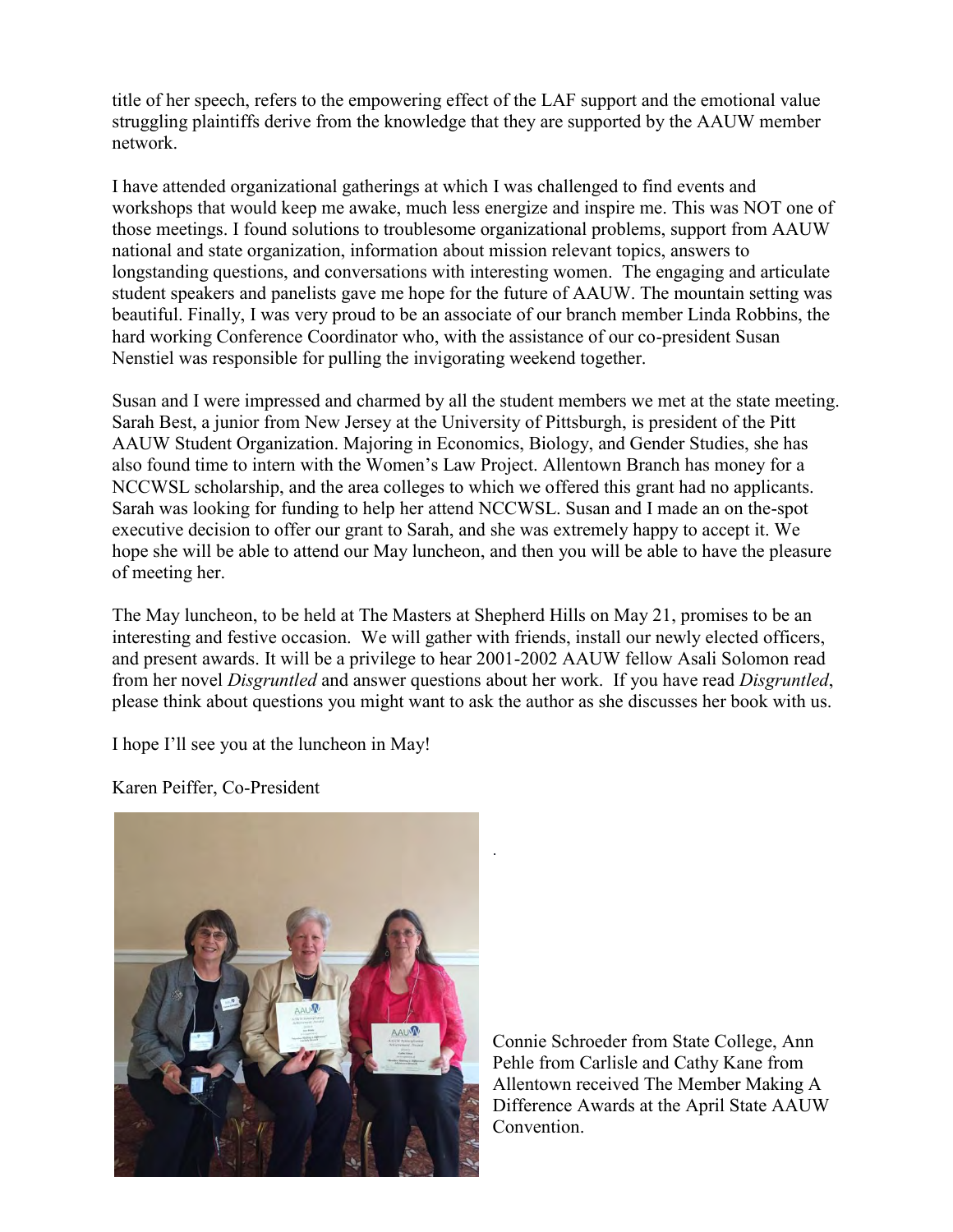

Linda Robbins, Susan Nensteil, Sarah Best, our NCCSL scholarship recipient, and Karen Peiffer at the Convention.

# *Are There Any Questions?*

Asali Solomon is going to read to us from her novel *Disgruntled* when she speaks to us at our luncheon in May. Then she will answer our questions. I hope many of us have the opportunity to read the novel before then, but you will get a good taste of it from her reading. During the next month, let's all put on our Terry Gross hats and think of some interesting questions to ask Dr. Solomon!

# *Public Policy*

## **Lesley Lojko, Public Policy Chair**

Executive order? How could that get women equal pay for equal work? Let me explain. Currently, federal contractors who violate civil rights laws can still receive lucrative federal contracts paid for by our tax dollars. I thought because Goodyear was a federal contractor that they must be in compliance with civil rights laws like equal pay, but that clearly was not the case. President Obama and my friends at AAUW strongly believe this should be changed. The president's executive order directed DOL to develop new rules to ensure that taxpayer dollars funding the almost \$700 billion of annual contracts are not used to underwrite further discrimination. Common sense, right? Think about this another way: almost a quarter of this country's workers are employed by federal contractors, and too many of them are discriminated against like I was. That's a lot of people that can be helped now if we can muscle these new rules out of their administrative limbo. This matters. [With your help, we can make our voices heard to](http://salsa4.salsalabs.com/dia/track.jsp?v=2&c=z1sKCbcOTg2KUqhfZWzlHmhQXMUMCBW2)  [ensure that President Obama's action is finally implemented successfully.](http://salsa4.salsalabs.com/dia/track.jsp?v=2&c=z1sKCbcOTg2KUqhfZWzlHmhQXMUMCBW2) Here's what the Executive Order would do:

- Hold contractors with the most lucrative federal contracts accountable for major violations of labor and civil rights laws.
- Require contractors to report their violations and give them opportunities to present mitigating factors so the government can work to identify appropriate remedies and ensure fair treatment.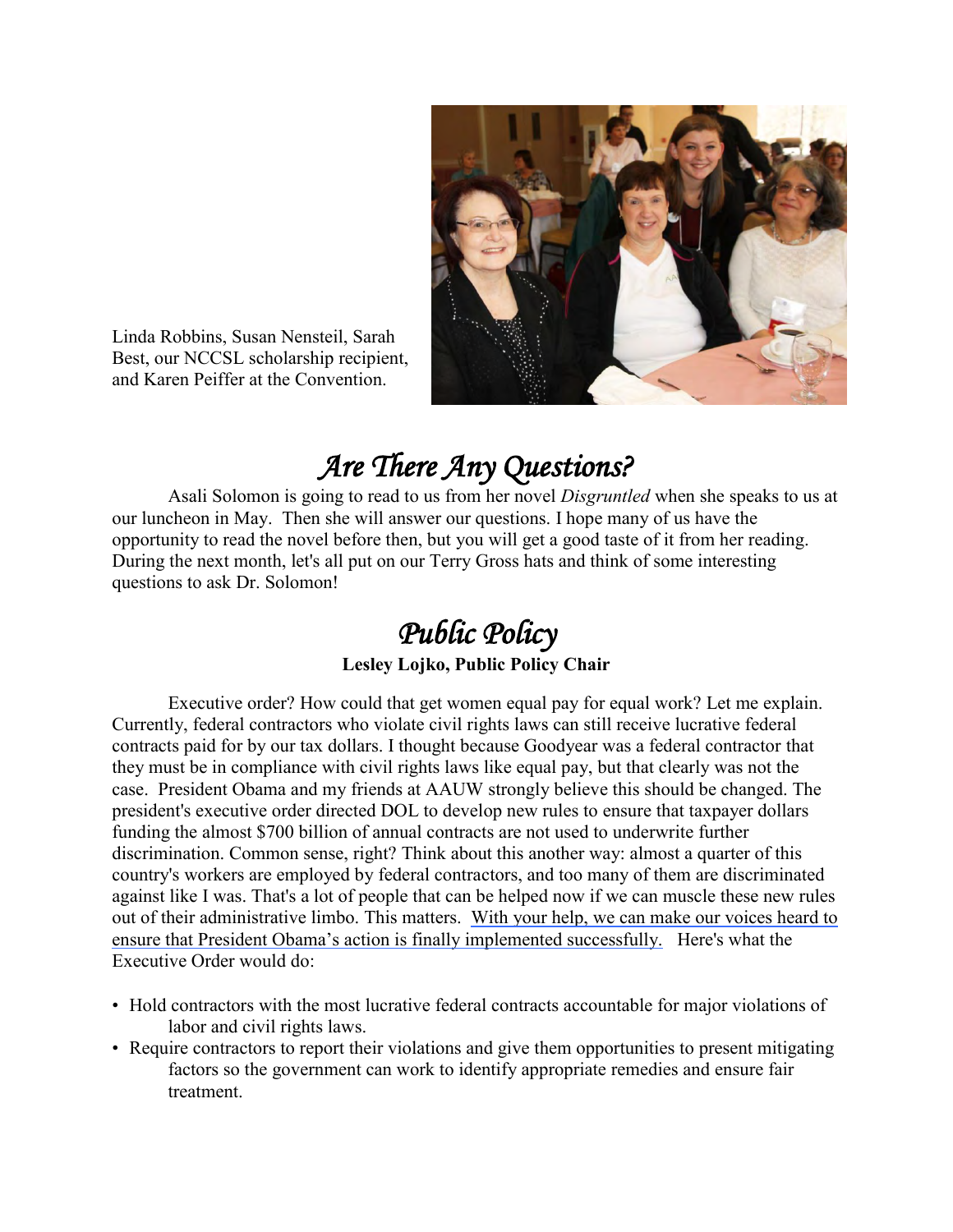President Obama's action on this issue can make a real dent in the gender pay gap. [Join with me](http://salsa4.salsalabs.com/dia/track.jsp?v=2&c=Pkra7sBxB%2Bn1lkRUF8omFWhQXMUMCBW2)  [in urging the U.S. Department of Labor to finalize its proposed rule to ensure federal contractors](http://salsa4.salsalabs.com/dia/track.jsp?v=2&c=Pkra7sBxB%2Bn1lkRUF8omFWhQXMUMCBW2)  [are help accountable for fair play and fair pay.](http://salsa4.salsalabs.com/dia/track.jsp?v=2&c=Pkra7sBxB%2Bn1lkRUF8omFWhQXMUMCBW2) Sincerely, Lilly Ledbetter AAUW Member and Fair Pay Advocate Lesley Lojko, Public Policy Chair

## *Study/Interest Groups*

MAY: *Thursday, May 12, 7 pm*  Speaker: Nadia Kelly, a Master Gardener, will speak on Herbs Hostess: Mary Ann Anthony, ph. 610-432-9994 New members are welcome. Please RSVP to Mary Ann if attending.

JUNE: Dinner & *Planning Meeting for 2016-2017:Tuesday, June 14, 6:30PM*  Location: Lehigh Country Club, Allentown Please RSVP to Ibi Balog, 610-434-3995 if attending. Please come with program ideas including books!

**Literature of the Past and Present** Leader: Annette Bonstedt (610-395-5974)

*Thursday, May 19, 12:30 pm* 

Hostess: Lesley Lojko, 932 Donald Drive, Emmaus, ph. 610-965-6337 This is the planning session/luncheon for the 2016-2017 book group meetings. Members are asked to bring a sweet or savory dish to share to this meeting. Book reviews will resume Thursday, September 15, 2016. New members are welcome. Please call Lesley if attending.

**Recent Literature** Leader: Karen Kneifel (610-433-7288)

*Second Thursday, May 12, 2016, 12:30 PM*  Hostess: Sandra Lovett, 2830 W. Liberty St., Allentown ph. 610-432-6135 Book: "Everything I Never Told You" by Celeste Ng Reviewer: Sandra Lovett Please phone hostess if NOT attending.

**Women's Lit** Leader: Peggy Tyson (610-797-4199)

*Wednesday, May 18, 12 PM* Potluck Lunch at 12 Noon Hostess: Ginny Delph, 610-965--5756 Book: "10 Green Bottles" by Janette Kaplan New members are welcome. Please call hostess if attending.

## **Diversity, Deeds, and Dialogue Study Group** Chair Ruth Skoglund (610-509-9263)

*4th Wednesday in members' homes, 7 pm*  Please call chair for more information and if interested in attending.

**Career Women's Study Group Barbara Ashley (610-391-1217)**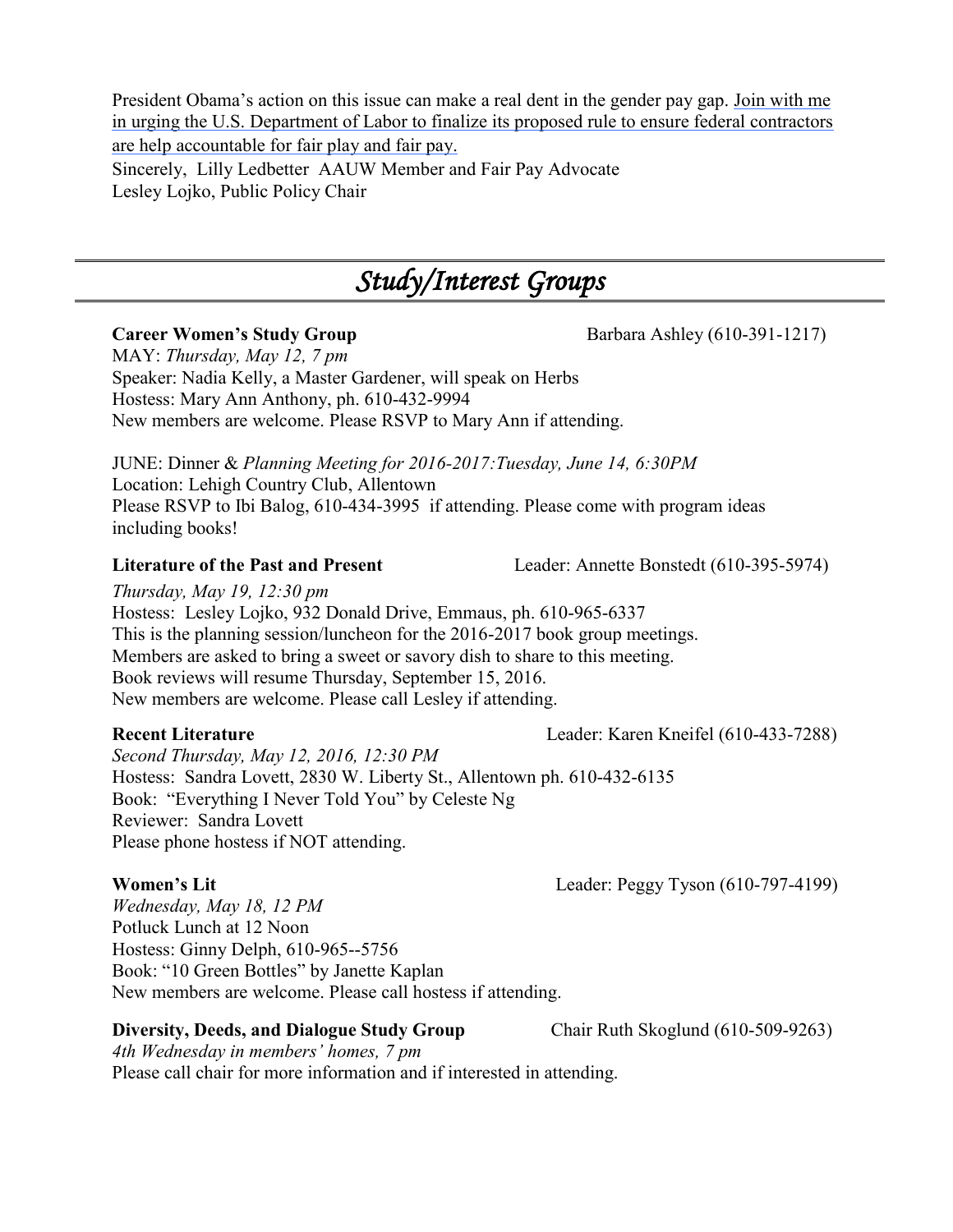

**Bonnie Keller AAUW – Allentown Branch 2413 Kris Drive Allentown PA 18104-1209** 

*The Allentonian* **Please submit news and announcements to the Editor, Bonnie Keller at <u>the.baron@rcn.com</u><br>Falline May 15 for June issue, No issues in July or August Allentown Branch Website: <u>http://allentown-pa.aauw.net**</u> *Deadline May 15 for June issue, No issues in July or August*  **Check the website for updated information and to read** *The Allentonian* **online.** 

**Allentown Branch email address is: [aauwallentown@yahoo.com](mailto:aauwallentown@yahoo.com)**

**National Website: [www.aauw.org](http://www.aauw.org/) State Website: www.aauw-pa.aauw.net AAUW Member helpline: 800-326-AAUW**

**AAUW MISSION STATEMENT**

*AAUW advances equity for women and girls through advocacy, education, philanthropy, and research.*

**AAUW DIVERSITY STATEMENT**

*In principle and in practice, AAUW values and seeks a diverse membership. There shall be no barriers to full participation in this organization on the basis of gender, race, creed, age, sexual orientation, national origin, disability, or class.*

**AAUW LAF/EF**

**AAUW LEGAL ADVOCACY FUND** *provides funding and a support system for women seeking judicial redress for sexual discrimination.*